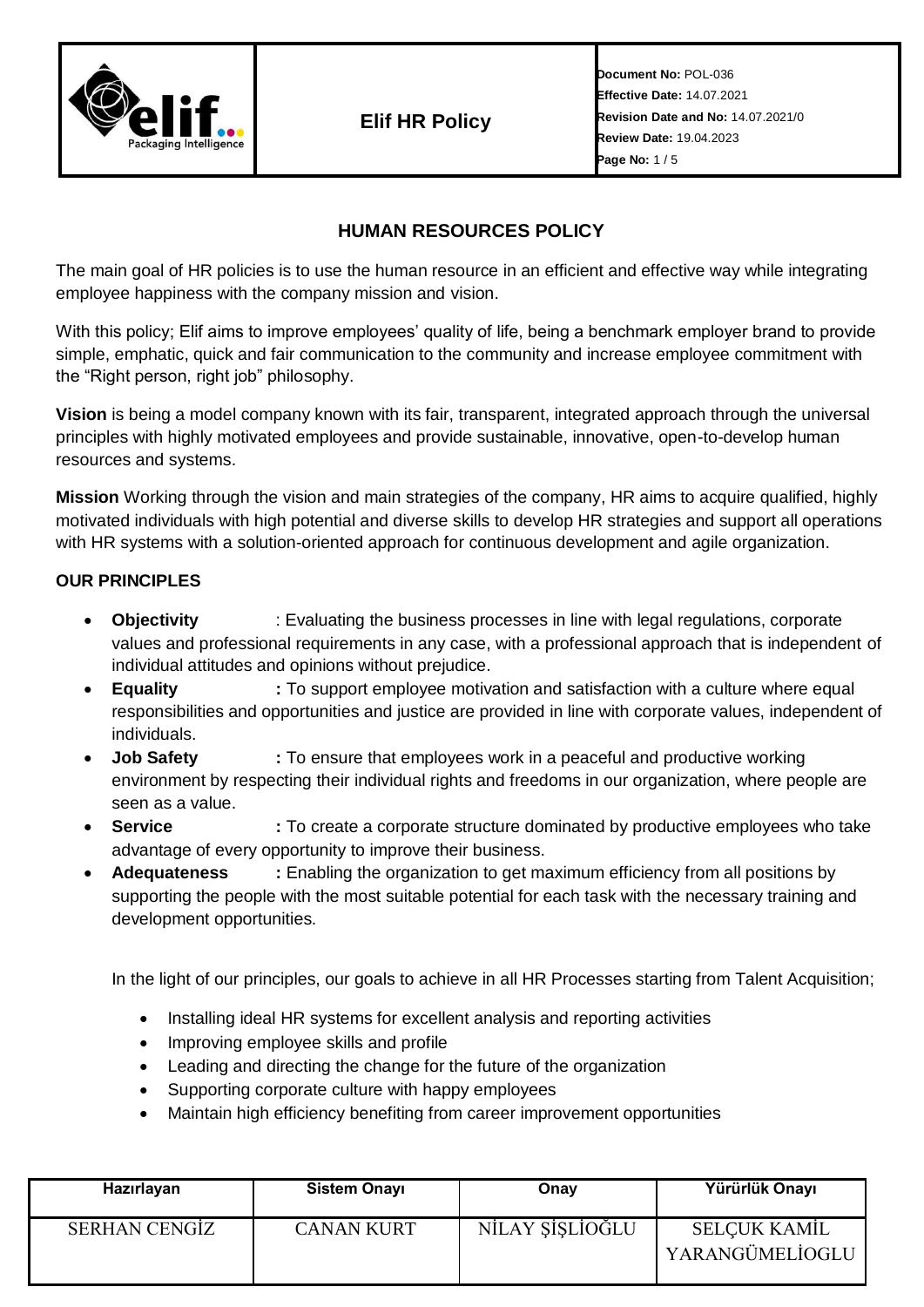

**Elif HR Policy**

**Document No:** POL-036 **Effective Date:** 14.07.2021 **Revision Date and No:** 14.07.2021/0 **Review Date:** 19.04.2023 **Page No:** 1 / 5

## **OUR METHODOLOGY & EMPLOYEE RIGHTS**

## **RECRUITMENT**

Elif pays attention to subjects such as recruitment, selection, placement, training, development and career planning to be compatible with business objectives and customer needs.

The social responsibility policy of Elif targets to fulfill all national and legal requirements with an awareness of social responsibility in the making of a healthy and conscious society, and

- not to employ any personnel under 18 years of age;
- not to pay wages less than the minimum wage;
- Pay normal wages and overtime in full and on time;
- not to employ uninsured personnel;
- to make continuous improvements in all matters by taking all necessary measures required for the health and safety of all employees without any discrimination.

Recruitment policy is reviewed at least once in every year. It is clearly specified in our company policy that no employee should be treated differently from others because of race, religion, disability, marital status, gender and age, or mistreated in terms of requirements and conditions. This kind of discrimination cannot be tolerated in any way.

Within Elif, we perform interviews and assessment tests on job suitability, general ability, personality, professional knowledge and skills.

In defined periods during the year, high school and university internship programs are organized to provide pillar learning and experience opportunities, support the young individuals prepare for the work environment and add the talent of future to Elif.

Elif job postings are announced in<https://www.kariyer.net/firma-profil/elif-2698-18654> and <https://www.linkedin.com/company/elif-global>

## **TRAINING AND DEVELOPMENT**

Determining our training needs according to our strategy, vision, mission and goals values in order to plan and operate both internal and external trainings.

The newcomers go through an orientation program structured according to their job experience and department.

## **Performance Development**

Employee competencies and professional skills are being evaluated objectively in the performance appraisal system, working on their developed areas through the training programs via **Elif Akademi** with various LMS practices.

Elif targets totally correct measurement of every employee's work efficiency, value added to the company, suitability to corporate identity and rules besides measuring their expectations from the job and the company,

| Hazırlayan           | <b>Sistem Onayı</b> | Onay            | Yürürlük Onayı                         |
|----------------------|---------------------|-----------------|----------------------------------------|
| <b>SERHAN CENGIZ</b> | <b>CANAN KURT</b>   | NİLAY SİŞLİOĞLU | <b>SELÇUK KAMİL</b><br>YARANGÜMELİOGLU |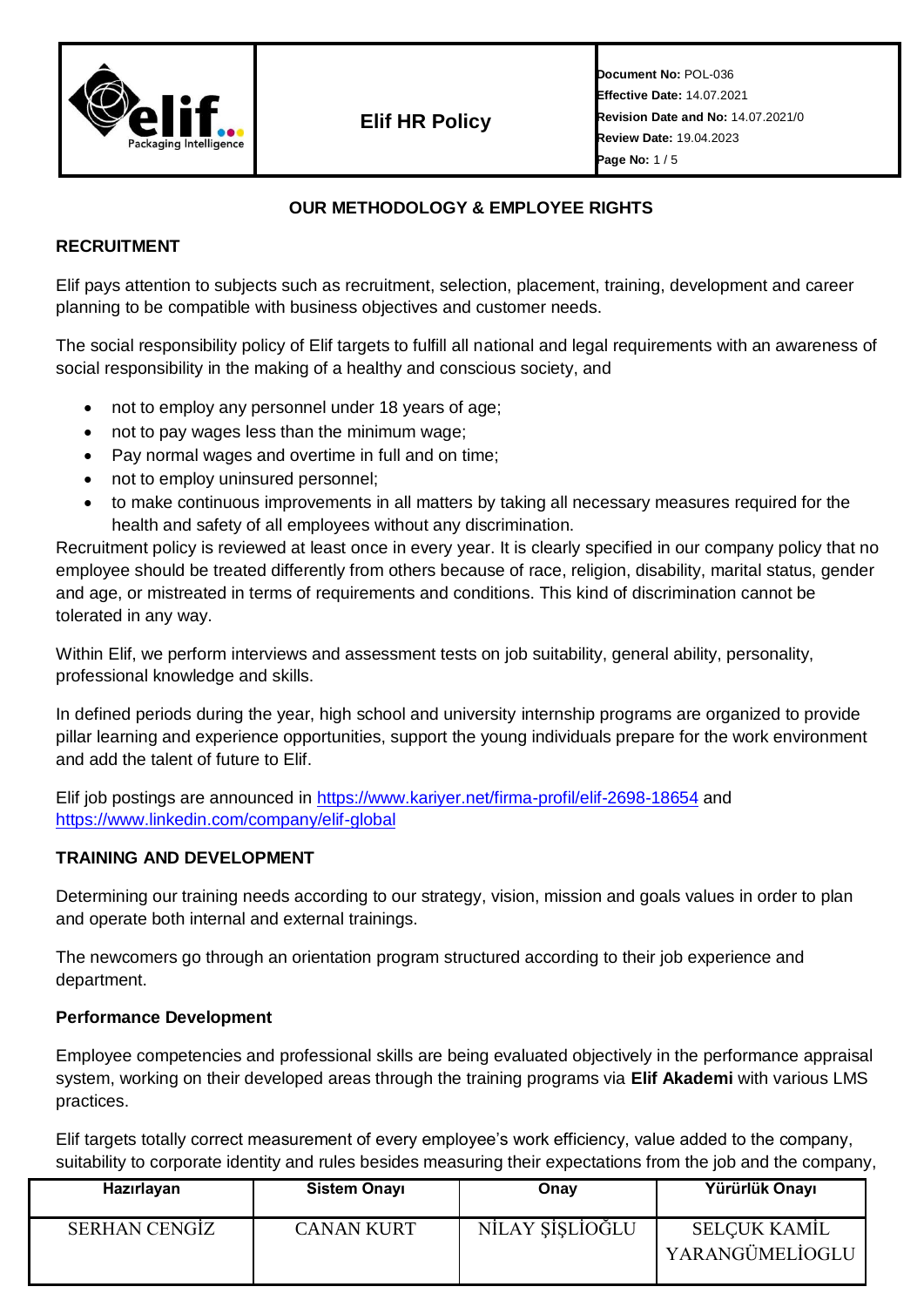

career goals and training needs, strengthening communication and understanding between the managerial staff and other employees.

## **Career Management and Backup Plans**

Career management includes the preparation of promotion opportunities according to the person's role within the company, redirection of appropriate persons towards to the appropriate status and making the necessary preparations.

Performance evaluation process is being run twice a year (Mid-term and end of the year) through our values and metrics which also address job descriptions and skills. As performance evaluation results include a person's job success and soft skills; they are used as a tool for career planning.

Career management is a useful application for employees in terms of being aware of the existing situation, what's beyond the next step, seeing the future of one's career and getting prepared for the future.

Elif trains managers within the body of its own culture and accelerates the spreading of the corporate culture with its dynamic "Career Planning" system.

### *Career Planning Involves;*

- Evaluation of person's knowledge, skills, interests, values, success factors and development areas,
- Assisting self-determination of short, medium and long term goals,
- Developing career plans,
- Implementation of plans.

### Career Management Involves;

- Integration of the human resource plans and the system; determining career ways,
- Announcing open positions to improve career information,
- Employees' performance evaluation,
- Career coaching to junior employees and junior managers,
- Enhancement of work experiences,
- Regulation of training programs.

#### **WAGE MANAGEMENT**

Wage policy in Elif basically depends on a just and competitive system based upon people's skills, job-based responsibilities, educational background and job experience which targets "Promoting high performance".

Our employees' wages are evaluated in December each year and updated in January in the direction of the internal equilibrium, individual performance results, market research, market position, economic indicators and budget targets.

| Hazırlayan           | <b>Sistem Onayı</b> | Onay            | Yürürlük Onayı                         |
|----------------------|---------------------|-----------------|----------------------------------------|
| <b>SERHAN CENGIZ</b> | <b>CANAN KURT</b>   | NÍLAY SÍSLÍOĞLU | <b>SELÇUK KAMİL</b><br>YARANGÜMELİOGLU |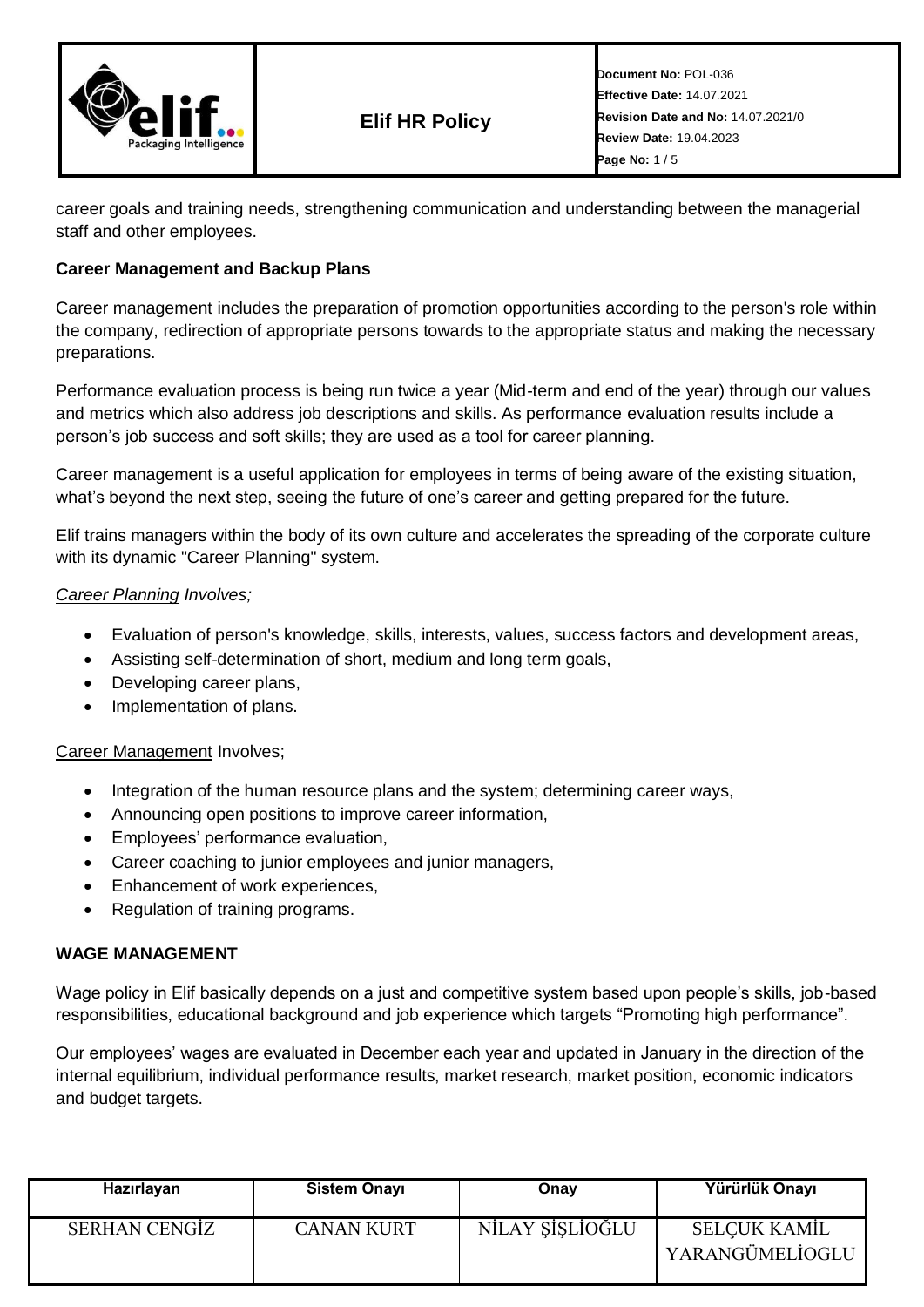

**Document No:** POL-036 **Effective Date:** 14.07.2021 **Revision Date and No:** 14.07.2021/0 **Review Date:** 19.04.2023 **Page No:** 1 / 5

In Elif, all employees work according to their legal employment contracts designed specific for their department and position. Salaries are paid as "Net Salary" and all payments are made through the employee registered bank accounts.

Compensation and benefits are provided for employees in a way to improve employee commitment and support them reach common organizational targets. Compensation and benefits are explained in HR Procedure.

## **REQUEST MANAGEMENT SYSTEM**

Request Management is a system in which the data obtained from the channels created for employees to convey their ideas, thoughts, questions and complaints are used for corporate development.

Improvement requests and individual requests are separately evaluated by the responsible persons, and the requester is provided feedback.

The Top Management is always informed about the notifications regarding occupational safety, environment and social compliance. This process is discussed in detail in the Request Management Policy document.

### **Improvement Requests**

In order to increase the participation of its employees in the processes and to make them adopt the understanding of continuous improvement, Elif aims that its employees make efforts to improve the system to increase the efficiency of the company together.

#### **Individual Requests**

Individual requests, complaints and ethical notifications are evaluated in this scheme.

More than one notification channel has been created so that employees can convey their requests in any situation. Requests and notifications are classified and evaluated as described in the Request Management Policy. The request boxes can also be used as a *whistleblowing* channel if the employees prefer to make an anonymous notification.

### **MOTIVATION**

The main spot of job success for employees is to feel commitment to their job, colleagues and company. This is a solid reference for their motivational status for the time they spend in the workplace. Motivation brings us to compliance with the main objectives of the company, commitment and "us" spirit.

In order to support internal communication, motivation and to improve social awareness, Elif celebrates Special Days, informs employees on corporate applications and important news via our portal **Elif Life** as well as providing easier access opportunities to trending subjects upon individual interest.

Finally, with seasonal themes based on the strategies defined upon public and corporate priorities, Elif makes additional or bonus payments to support employee contribution.

| Hazırlayan    | <b>Sistem Onayı</b> | Onay            | Yürürlük Onayı                  |
|---------------|---------------------|-----------------|---------------------------------|
| SERHAN CENGIZ | <b>CANAN KURT</b>   | NİLAY ŞİŞLİOĞLU | SELÇUK KAMİL<br>YARANGÜMELİOGLU |